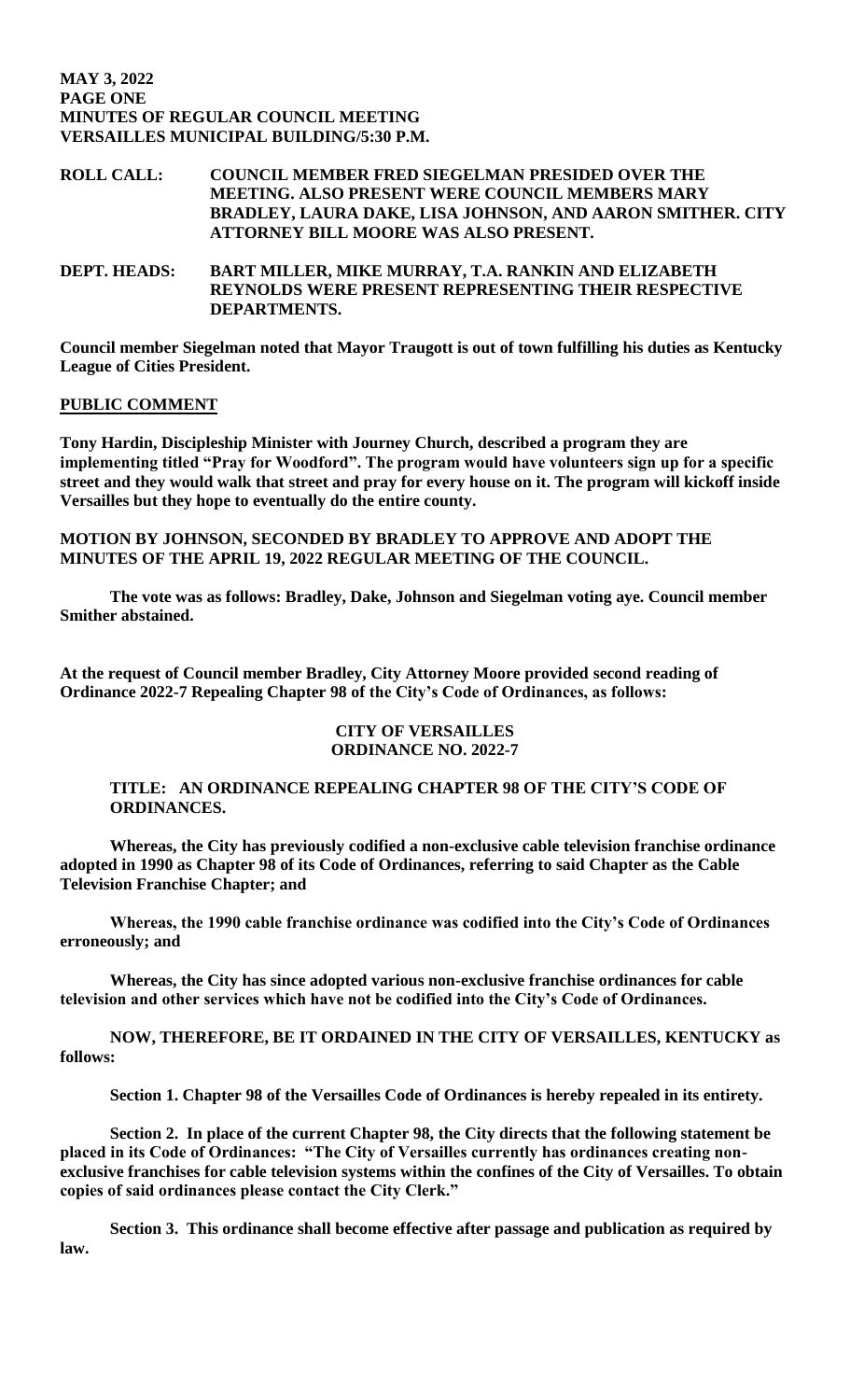## **MAY 3, 2022 PAGE TWO MINUTES OF REGULAR COUNCIL MEETING VERSAILLES MUNICIPAL BUILDING/5:30 P.M.**

**Introduced and given first reading at a meeting of the City Council of the City of Versailles, Kentucky, held on the 19th day of April, 2022, and fully adopted after the second reading at a meeting of said council held on the 3rd day of May, 2022.**

## **CITY OF VERSAILLES**

#### **\_\_\_\_\_\_\_\_\_\_\_\_\_\_\_\_\_\_\_\_\_\_\_\_\_\_ BRIAN TRAUGOTT, MAYOR**

**ATTEST:**

## **ELIZABETH REYNOLDS, CITY CLERK**

**\_\_\_\_\_\_\_\_\_\_\_\_\_\_\_\_\_\_\_\_\_\_\_\_\_\_\_\_\_\_\_\_\_** 

# **MOTION BY BRADLEY, SECONDED BY DAKE TO APPROVE AND ADOPT ORDINANCE 2022-7 REPEALING CHAPER 98 OF THE CITY'S CODE OF ORDINANCES.**

**The vote was as follows: Bradley, Dake, Johnson, Siegelman and Smither voting aye.**

**At the request of Council member Bradley, City Attorney Moore provided second reading of Ordinance 2022-8 Amending the Zoning Ordinance to Amend the Definition of Micro-Brewery to Include Class B Distillers Except in the B-1 (Neighborhood Business) Zone, as follows:**

## **CITY OF VERSAILLES ORDINANCE NO. 2022-8**

# **TITLE: AN ORDINANCE AMENDING THE ZONING ORDINANCE TO AMEND THE DEFINITION OF MICRO-BREWERY TO INCLUDE CLASS B DISTILLERS EXCEPT IN THE B-1 (NEIGHBORHOOD BUSINESS) ZONE.**

**Whereas, the Versailles-Midway-Woodford County Planning and Zoning Commission has recommended to the City that the definition of Micro-brewery be amended to include Class B Distiller and that the use of a Micro-brewery/Class B Distiller be authorized as a permitted use in Business and Industrial zones except for the B-1 (Neighborhood Business) zone; and**

**Whereas, the City of Versailles desires to adopt and implement the recommendation to the Versailles-Midway-Woodford County Planning and Zoning Commission;**

**NOW, THEREFORE, BE IT ORDAINED IN THE CITY OF VERSAILLES, KENTUCKY as follows:**

**Section 1. Section 273A of the Zoning Ordinance is hereby amended to read as follows:**

#### **273A Micro-brewery/ Class B Distiller**

**A facility within a completely enclosed building which is intended for the production and packaging of up to 25,000 barrels per calendar year of malt beverages, or 50,000 gallons of distilled spirits per calendar year, which may be associated with a restaurant or tasting room, under the terms and conditions specified by KRS 243.157, KRS 243.150, KRS 243.120,\_KRS 243.0305, and other applicable laws.**

**Section 2. Section 713.2 of the Zoning Ordinance, listing the principal uses in the B-1 (Neighborhood Business) zone, be amended as follows:**

**713.2 Principal Uses**

**... I. Micro-brewery ONLY.**

**Section 3. Section 714.2 of the Zoning Ordinance, listing principal uses in the B-2 (Central Business District) zone, be amended as follows:**

**714.2 Principal Uses** 

**...**

**C. Micro-brewery/ Class B Distiller**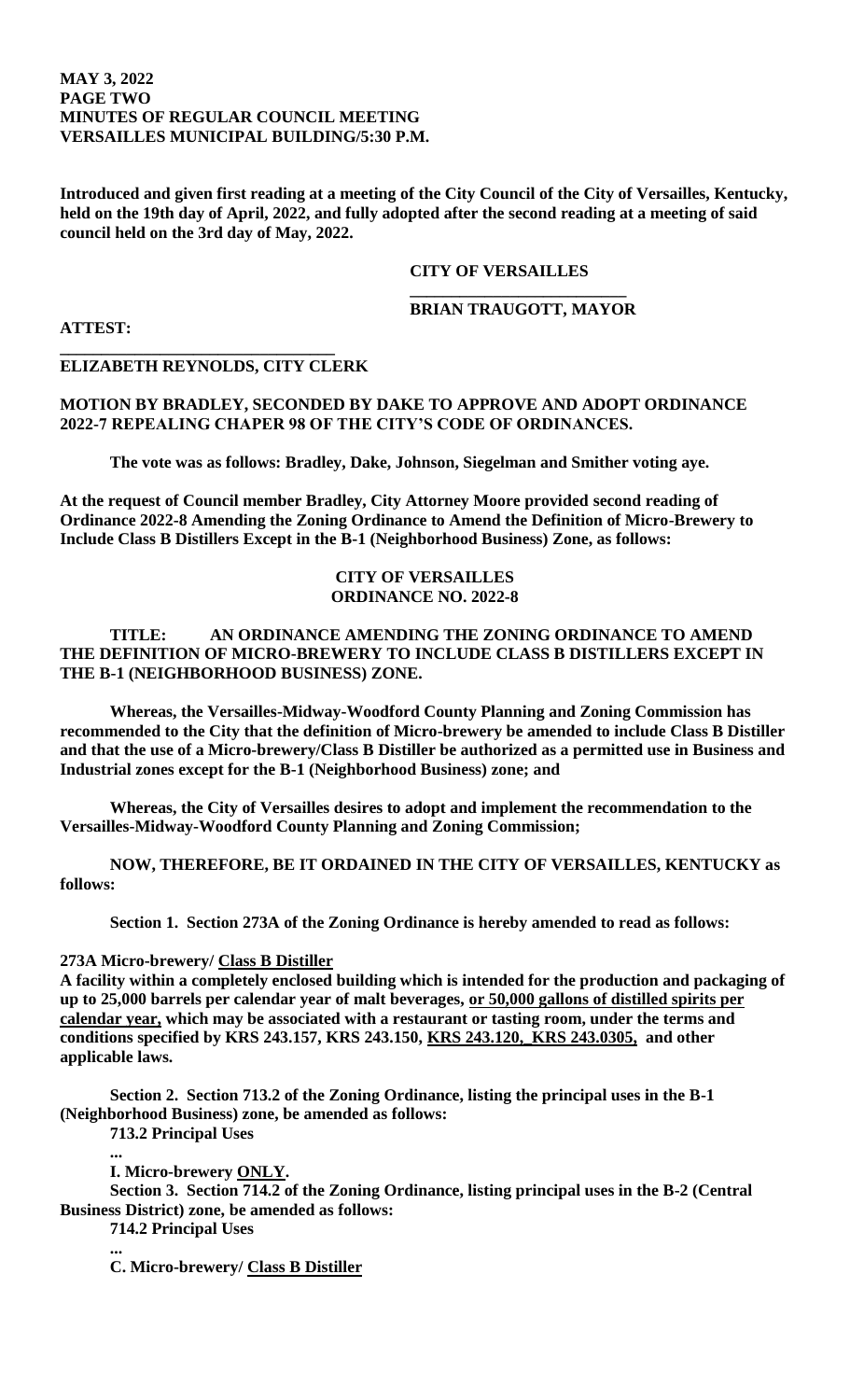#### **MAY 3, 2022 PAGE THREE MINUTES OF REGULAR COUNCIL MEETING VERSAILLES MUNICIPAL BUILDING/5:30 P.M.**

**Section 4. Section 716.2 of the Zoning Ordinance, listing principal uses in the B-4 (Highway Business District) zone, be amended as follows:**

**716.2 Principal Uses**

**...**

**I. Micro-brewery/ Class B Distiller**

**Section 5. Section 717.2 of the Zoning Ordinance, listing principal uses in the B-5 (Highway Interchange Service Business District) zone, be amended as follows:**

**717.2 Principal Uses**

**... P. Micro-brewery/ Class B Distiller**

**Section 6. Section 718.2 of the Zoning Ordinance, listing principal uses in the I-1 (Light Industrial District) zone, be amended as follows:**

**718.2 Principal Uses**

**... N. Micro-brewery/ Class B Distiller**

**Section 7. This ordinance shall become effective after passage and publication as required by law.**

**Introduced and given first reading at a meeting of the City Council of the City of Versailles, Kentucky, held on the 19th day of April, 2022, and fully adopted after the second reading at a meeting of said council held on the 3rd day of May, 2022.**

## **CITY OF VERSAILLES**

#### **\_\_\_\_\_\_\_\_\_\_\_\_\_\_\_\_\_\_\_\_\_\_\_\_\_\_ BRIAN TRAUGOTT, MAYOR**

**ATTEST:**

## **ELIZABETH REYNOLDS, CITY CLERK**

**\_\_\_\_\_\_\_\_\_\_\_\_\_\_\_\_\_\_\_\_\_\_\_\_\_\_\_\_\_\_\_\_\_** 

**MOTION BY DAKE, SECONDED BY JOHNSON TO APPROVE AND ADOPT ORDINANCE 2022- 8 AMENDING THE ZONING ORDINANCE TO AMEND THE DEFINITION OF MICRO-BREWERY TO INCLUDE CLASS B DISTILLERS EXCEPT IN THE B-1 (NEIGHBORHOOD BUSINESS) ZONE.** 

**The vote was as follows: Bradley, Dake, Johnson, Siegelman and Smither voting aye.**

**At the request of Council member Bradley, City Attorney Moore provided first reading of Ordinance 2022-9 Annexing a Total of 0.273 Acres Located at 906 Troy Pike into the Current City Boundaries.** 

**City Clerk Elizabeth Reynolds presented quotes for solar shades and facias for the windows of the Versailles Municipal Building as follows:**

| <b>Dixie Lite-Trol Company</b> | \$7,896.00  |
|--------------------------------|-------------|
| <b>Classic Blinds</b>          | \$12,162.00 |

**Mrs. Reynolds recommended the low bid as presented by Dixie Lite-Trol Company. She noted that they supplied the shades for the new Versailles Police Department facility and they have been very happy with the product. Mrs. Reynolds also stated that she had requested quotes from two other companies but they declined to quote the project.** 

**MOTION BY BRADLEY, SECONDED BY DAKE TO APPROVE AND ACCEPT THE QUOTE AS PRESENTED BY DIXIE LITE-TROL COMPANY IN THE AMOUNT OF \$7,896.00 FOR SOLAR SHADES AND FACIAS FOR THE WINDOWS AT THE VERSAILLES MUNICIPAL BUILDING.** 

**The vote was as follows: Bradley, Dake, Johnson, Siegelman and Smither voting aye.**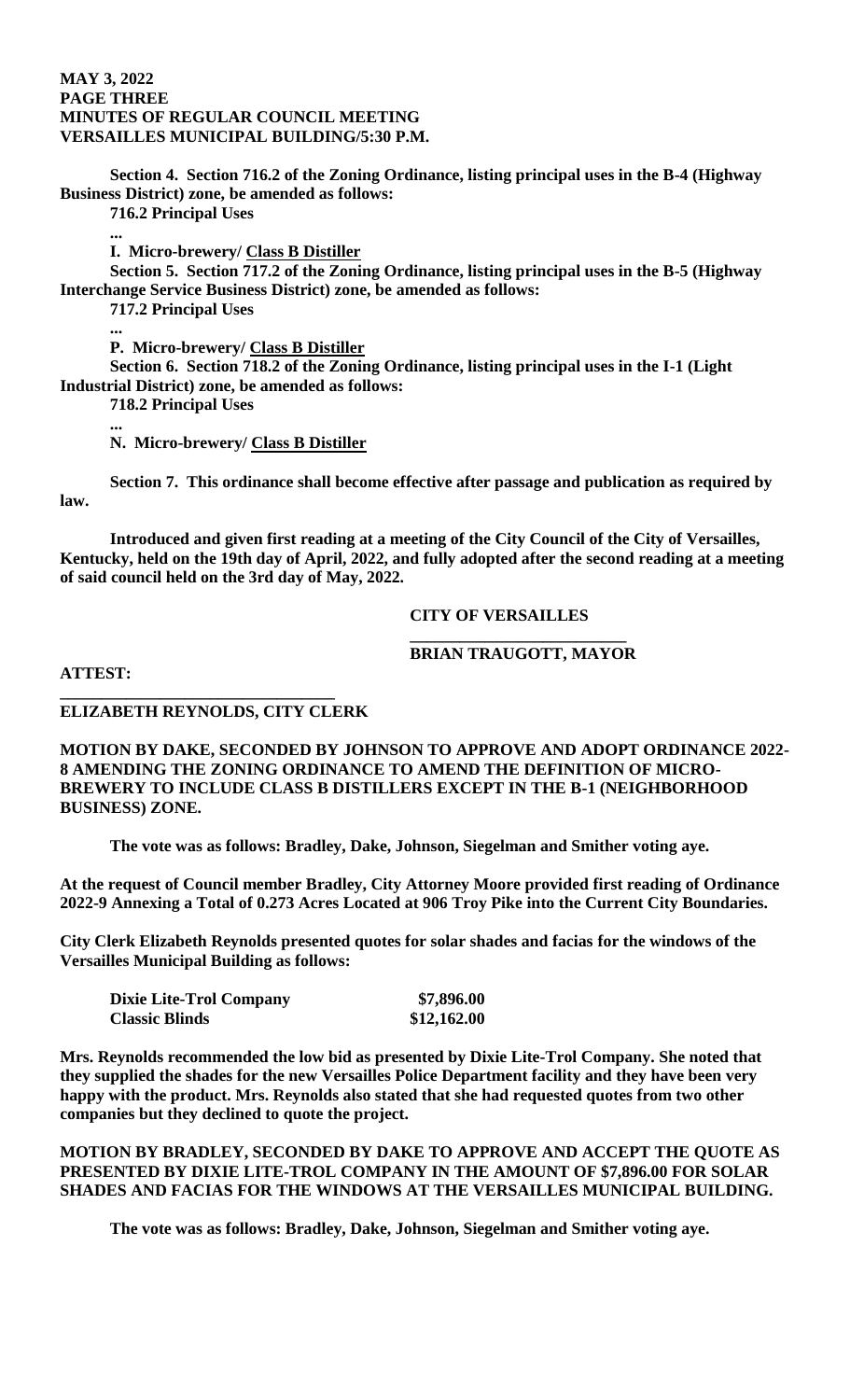#### **MAY 3, 2022 PAGE FOUR MINUTES OF REGULAR COUNCIL MEETING VERSAILLES MUNICIPAL BUILDING/5:30 P.M.**

**City Attorney Moore presented a Promissory Note on behalf of Mayor Traugott. The note loans \$2,000,000 from the City of Versailles Enterprise Fund to the City of Versailles General Fund for the purchase of 119 acres known as Edgewood Farm. The loan is for 24 months and includes General Fund paying 1.2% interest, which is more than Enterprise is currently earning through the bank.** 

**Council member Dake stated that the Promissory Note uses "I" when referencing the General Fund. City Attorney Moore agreed that it sounded odd, but it was used when Mayor Traugott prepared the note using a template and was used to keep the note in simple form.** 

**MOTION BY SMITHER, SECONDED BY BRADLEY TO APPROVE ENTERING INTO THE PROMISSORY NOTE LOANING \$2,000,000 FROM THE CITY OF VERSAILLES ENTERPRISE FUND TO THE CITY OF VERSAILLES GENERAL FUND FOR A TWENTY-FOUR MONTH PERIOD WITH A SIMPLE INTEREST RATE OF 1.2% WITH FUNDS TO BE USED TO PURCHASE 119 ACRES KNOWN AS EDGEWOOD FARM.** 

**The vote was as follows: Bradley, Dake, Johnson, Siegelman and Smither voting aye.**

**City Clerk Reynolds presented a proposal from Thoroughbred Engineering in the amount of \$12,500.00 for continued engineering services related to Edgewood Farm. The scope of services includes developing two concept plans including roadway alignment and lot layouts other than the previous development plan for the property.** 

**MOTION BY SMITHER, SECONDED BY BRADLEY TO APPROVE AND ACCEPT THE PROPOSAL AS PRESENTED BY THOROUGHBRED ENGINEERING IN THE AMOUNT OF \$12,500.00 FOR CONTINUED ENGINEERING SERVICES RELATED TO EDGEWOOD FARM.** 

**The vote was as follows: Bradley, Dake, Johnson, Siegelman and Smither voting aye.**

**City Attorney Moore stated that due to the additional services to be performed related to the purchase of Edgewood Farm, they have reached an agreement with the property owners to extend the timeframe and closing date by forty-five days.** 

**MOTION BY BRADLEY, SECONDED BY SMITHER TO APPROVE ADDENDUM ONE TO THE AGREEMENT FOR SALE AND PURCHASE OF REAL ESTATE BETWEEN EDGEWOOD FARM, LLC AND THE CITY OF VERSAILLES WHICH EXTENDS THE TIMEFRAME FOR INSPECTION OF PROPERTY AND THE DATE OF CLOSING BY FORTY-FIVE DAYS.** 

**The vote was as follows: Bradley, Dake, Johnson, Siegelman and Smither voting aye.**

**City Clerk Reynolds presented Municipal Order 2022-4 which would extend the Neighborhood Grant program through Fiscal Year 2023.** 

# **MOTION BY DAKE, SECONDED BY JOHNSON TO APPROVE AND ADOPT MUNICIPAL ORDER 2022-4 EXTENDING THE PREVIOUSLY CREATED NEIGHBORHOOD GRANT PROGRAM.**

**The vote was as follows: Bradley, Dake, Johnson, Siegelman and Smither voting aye.**

**Council member Siegelman, on behalf of Mayor Traugott, read Resolution 2022-5 Recognizing May 1st through 7th as Municipal Clerks Week. The Council applauded City Clerk Elizabeth Reynolds and Assistant City Clerk Ariel O'Reel for their work on behalf of the City.** 

# **MOTION BY DAKE, SECONDED BY JOHNSON TO APPROVE AND ADOPT RESOLUTION 2022-5 RECOGNIZING MUNICIPAL CLERKS WEEK.**

**The vote was as follows: Bradley, Dake, Johnson, Siegelman and Smither voting aye.**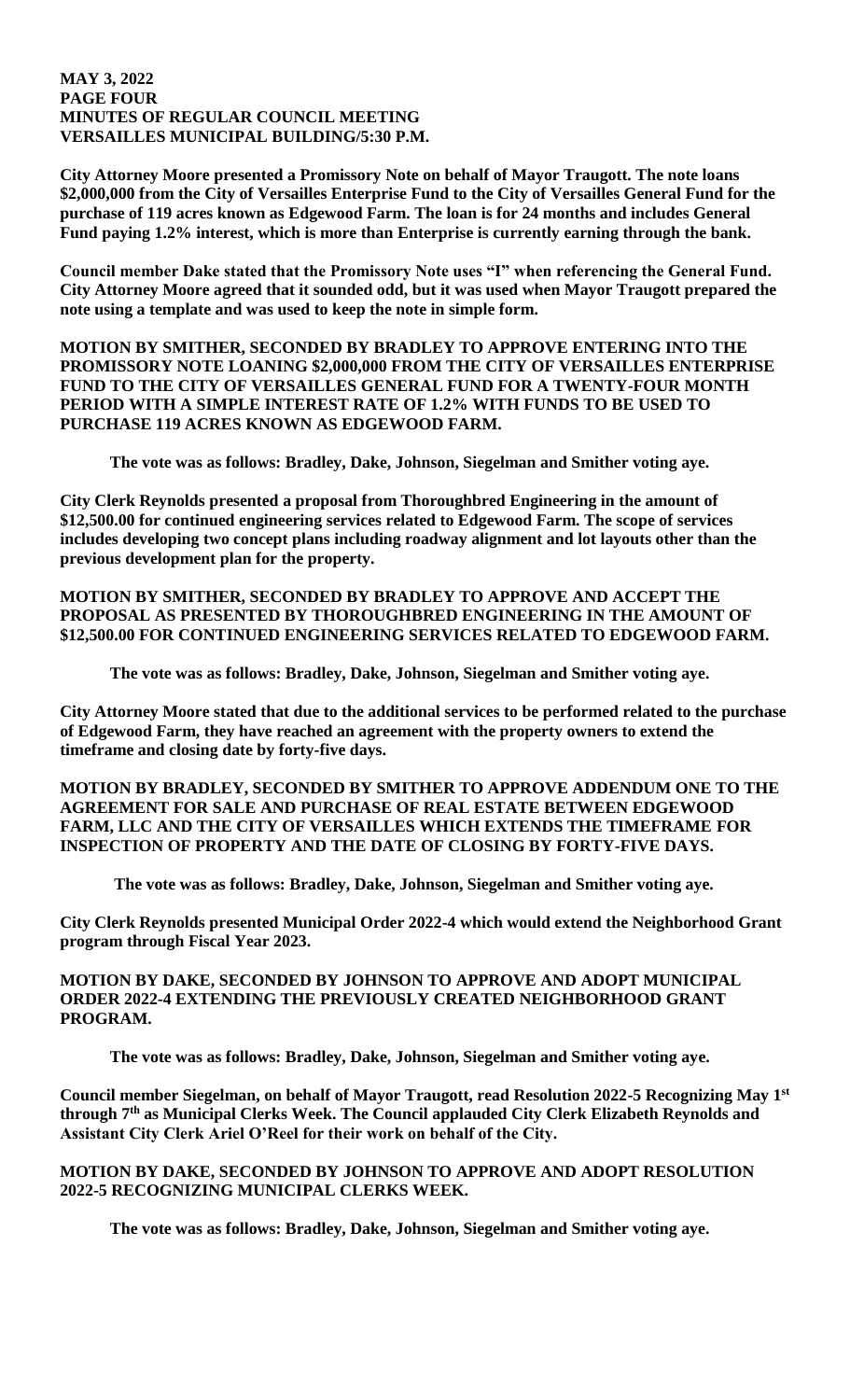#### **MAY 3, 2022 PAGE FIVE MINUTES OF REGULAR COUNCIL MEETING VERSAILLES MUNICIPAL BUILDING/5:30 P.M.**

**City Attorney Bill Moore explained that the next item on the Agenda is Executive Session to discuss the appointment of the council seat recently vacated by Mr. Coleman. He noted that he had reviewed the exceptions for Open Meetings and it is an approved exception. He stated that a total of eleven people asked to be considered for the appointment.** 

# **MOTION BY DAKE, SECONDED BY JOHNSON TO ENTER INTO EXECUTIVE SESSION PURSUANT TO KRS 61.810(f) DISCUSSION REGARDING APPOINTMENT OF MEMBER.**

**The vote was as follows: Bradley, Dake, Johnson, Siegelman and Smither voting aye.**

# **MOTION BY DAKE, SECONDED BY JOHNSON TO RETURN FROM EXECUTIVE SESSION WITH NO ACTION TAKEN.**

**The vote was as follows: Bradley, Dake, Johnson, Siegelman and Smither voting aye.**

# **MOTION BY SMITHER, SECONDED BY DAKE TO APPOINT KEN KERKHOFF AS COUNCIL MEMBER TO REPLACE THE SEAT VACATED BY MIKE COLEMAN.**

**The vote was as follows: Bradley, Dake, Johnson, Siegelman and Smither voting aye.**

**Council member Siegelman noted that the list of those interested and considered was impressive.** 

# **Mayor Miscellaneous**

**Mr. Siegelman stated that most recent Bluegrass Community Action report shows 24 households were assisted for a total of \$9,005.39.** 

**He also noted that the next council Work Session will be held May 10th at 4:30pm to discuss the Fiscal Year 2022-2023 Budget.** 

**Mr. Siegelman announced that the Senior Citizens Center is back to being open Monday, Wednesday, Friday for lunch and activities.** 

**City Clerk Elizabeth Reynolds distributed a draft Fiscal Year 2022-2023 Budget and read Mayor Traugott's Budget Presentation on his behalf. The draft budget includes a 5% cost of living raise for all employees with an additional 2% increase for some positions to promote retention. He budgeted a 10% increase in the employer portion of health, dental, life and vision insurances with the cost to the employee remaining the same. Non-hazardous retirement costs had a slight decrease while hazardous retirement increased about 5%. Unemployment insurance rates decreased and worker's compensation, property and casualty insurance are expected to have minimal changes from last year. The revenue reflects modest increases in property tax revenues as well as payroll, net profits, utility franchise, and insurance license taxes. Occupational licenses are zeroed out in anticipation of a shift to a gross receipts tax. This budget also reflects the last installment of \$1.2 million in ARPA funds. Departmental expenses include five vacant police officer positions and the fire department finally being fully staffed. Budgeted capital projects include additional investment in the onestopwoodford.com portal, a cash infusion for the Precinct Project, a public space on or near Martin Luther King, Jr Blvd, improvements to Apollo Park, software upgrades for City Hall, five new police cruisers, Flock license plate readers for four major intersections, and a new extrication package for the Fire department. Water and Sewer projects include the continuation of the meter replacement project as well as an in-line TOC analyzer, a new camera for the sewer truck, and a roof for the Waste Water Treatment Plant administration building.** 

# **Council Miscellaneous/ Committee Reports**

**Council member Dake announced that Woodford Wheels, a local volunteer transportation program, is up and running. They are currently training a coordinator and recruiting volunteer drivers. Currently they are able to provide rides to anywhere in Woodford County, or to doctor appointments in the contiguous counties, to anyone 60+ years old or adults with visual impairments.**